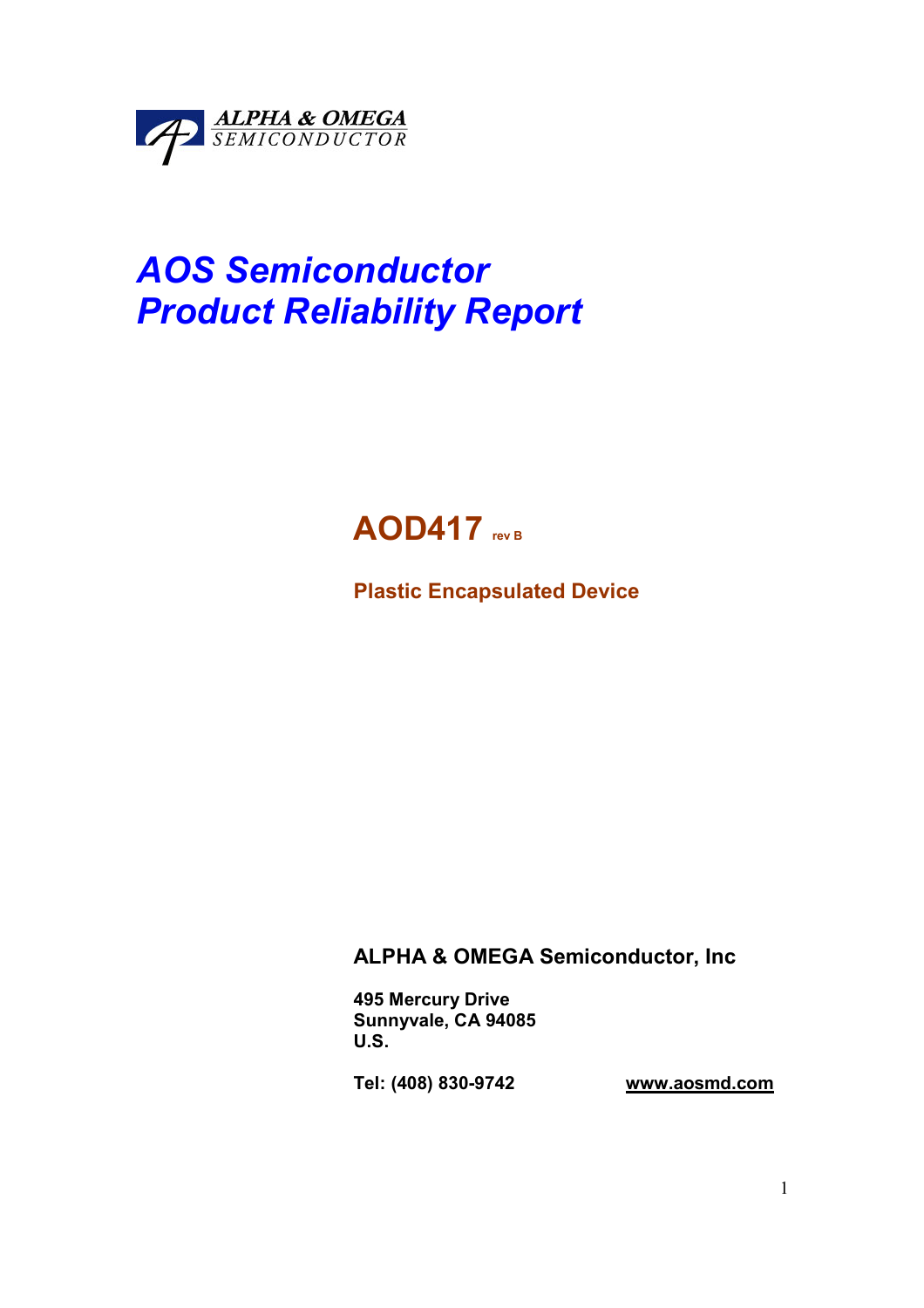

This AOS product reliability report summarizes the qualification result for AOD417. Accelerated environmental tests are performed on a specific sample size, and then followed by electrical test at end point. Review of final electrical test result confirms that AOD417 passes AOS quality and reliability requirements. The released product will be categorized by the process family and be monitored on a quarterly basis for continuously improving the product quality.

#### Table of Contents:

- I. Product Description<br>II. Package and Die inf
- II. Package and Die information<br>III. Environmental Stress Test Su
- III. Environmental Stress Test Summary and Result<br>IV. Reliability Evaluation
- **Reliability Evaluation**

#### I. Product Description:

The AOD417 uses advanced trench technology to provide excellent RDS(ON), low gate charge and low gate resistance. With the excellent thermal resistance of the DPAK package, this device is well suited for high current load applications.

-RoHS Compliant

-Halogen Free

| Absolute Maximum Ratings $T_A = 25^\circ \text{C}$ unless otherwise noted |                    |                                                     |            |       |  |  |
|---------------------------------------------------------------------------|--------------------|-----------------------------------------------------|------------|-------|--|--|
| Parameter                                                                 |                    | Symbol                                              | Maximum    | Units |  |  |
| Drain-Source Voltage                                                      |                    | V <sub>DS</sub>                                     | -30        |       |  |  |
| Gate-Source Voltage                                                       |                    | V <sub>GS</sub>                                     | ±20        | V     |  |  |
| $T_A = 25^{\circ}C$ <sup>G</sup><br>Continuous Drain                      |                    |                                                     | $-25$      |       |  |  |
| Current <sup>B.G</sup><br>$T_{\text{A}} = 100 \text{°C}$                  |                    | Ιb                                                  | $-20$      | Α     |  |  |
| Pulsed Drain Current <sup>c</sup>                                         |                    | <sup>I</sup> DM                                     | $-60$      |       |  |  |
| Avalanche Current <sup>c</sup>                                            |                    | <sup>I</sup> AR                                     | $-14$      | Α     |  |  |
| Repetitive avalanche energy L=0.3mH <sup>c</sup>                          |                    | $E_{AR}$                                            | 30         | mJ    |  |  |
|                                                                           | $T_c = 25C$        | $P_{D}$                                             | 50         | W     |  |  |
| Power Dissipation <sup>B</sup>                                            | $T_c = 100$ °C     |                                                     | 25         |       |  |  |
|                                                                           | $T_A = 25C$        | $P_{DSM}$                                           | 2.5        | W     |  |  |
| Power Dissipation <sup>A</sup>                                            | $T_A = 70^\circ C$ |                                                     | 1.6        |       |  |  |
| Junction and Storage Temperature Range                                    |                    | $\mathsf{T}_{\mathsf{J}},\mathsf{T}_{\textsf{STG}}$ | -55 to 175 | r     |  |  |

| <b>Thermal Characteristics</b>           |              |           |      |       |      |  |  |
|------------------------------------------|--------------|-----------|------|-------|------|--|--|
| <b>Parameter</b>                         | lSvmbol      | Typ       | Max  | Units |      |  |  |
| Maximum Junction-to-Ambient A            | t ≤ 10s      | $R_{eJA}$ | 16.7 | 25    | °CM  |  |  |
| Maximum Junction-to-Ambient <sup>A</sup> | Steady-State |           | 40   | 50    | ℃W   |  |  |
| Maximum Junction-to-Case <sup>D</sup>    | Steady-State | KeJC      | 2.5  |       | °C/W |  |  |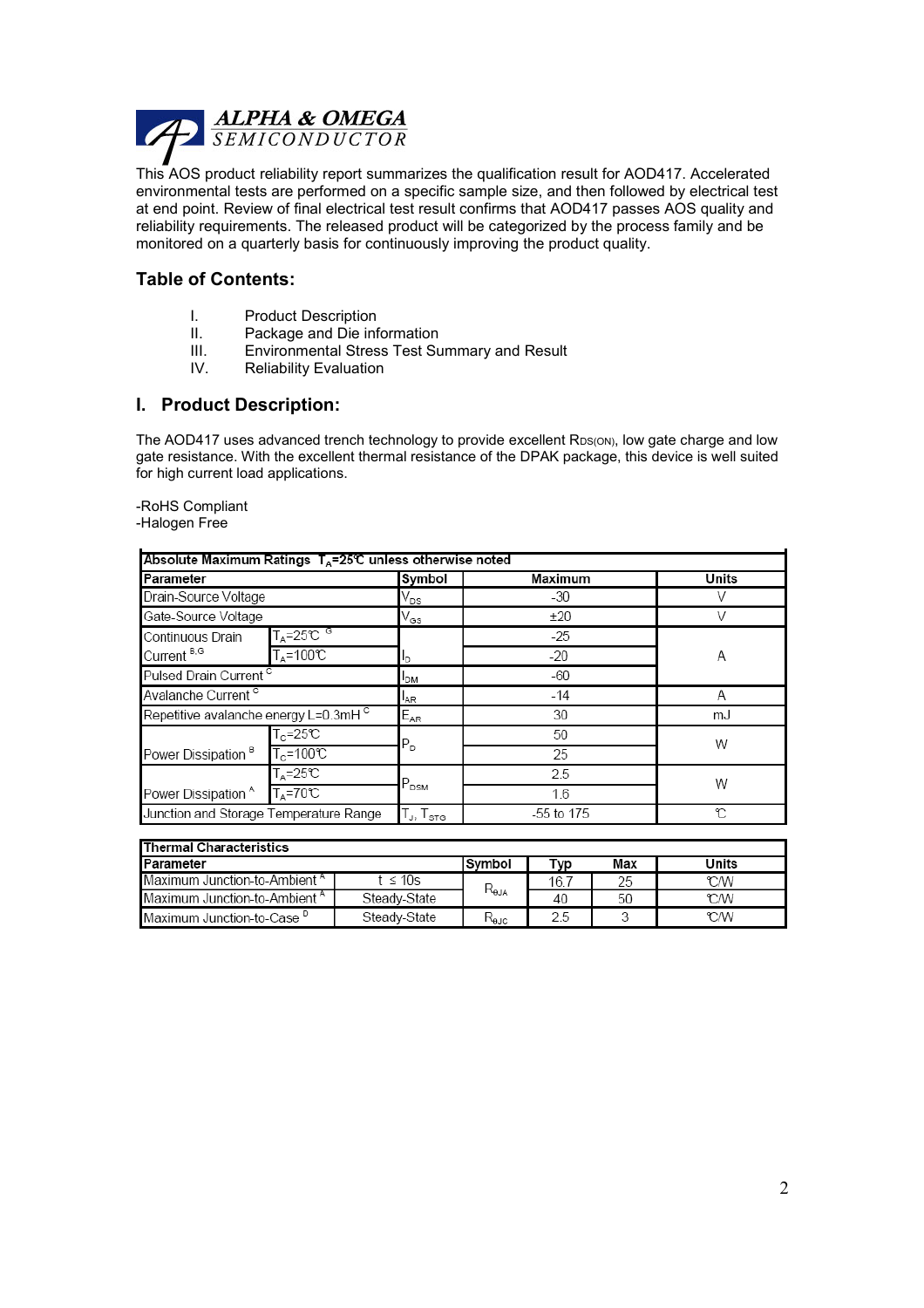

#### II. Die / Package Information:

|                               | <b>AOD417</b>                  |
|-------------------------------|--------------------------------|
| <b>Process</b>                | Standard sub-micron            |
|                               | Low voltage P channel process  |
| Package Type                  | 3 leads TO252                  |
| <b>Lead Frame</b>             | Bare Cu                        |
| Die Attach                    | Soft solder                    |
| <b>Bond wire</b>              | S: Al, 12mils; G: Au, 1.3mils  |
| <b>Mold Material</b>          | Epoxy resin with silica filler |
| <b>Flammability Rating</b>    | UL-94 V-0                      |
| <b>Backside Metallization</b> | Ti / Ni / Ag                   |
| <b>Moisture Level</b>         | Up to Level 1 *                |
|                               |                                |

Note \* based on info provided by assembler and mold compound supplier

### III. Result of Reliability Stress for AOD417

| <b>Test Item</b>                                      | <b>Test Condition</b>                                                 | Time<br><b>Point</b>                | <b>Lot Attribution</b>  | <b>Total</b><br><b>Sample</b><br>size | <b>Number</b><br>οf<br><b>Failures</b> |
|-------------------------------------------------------|-----------------------------------------------------------------------|-------------------------------------|-------------------------|---------------------------------------|----------------------------------------|
| <b>Solder</b><br><b>Reflow</b><br><b>Precondition</b> | 168hr 85°c<br>/85%RH +3 cycle<br>reflow@260°c                         | $\blacksquare$                      | 9 lots                  | <b>1210pcs</b>                        | 0                                      |
| <b>HTGB</b>                                           | Temp = $150^{\circ}$ c,<br>Vgs=100% of Vgsmax                         | 168 / 500<br>hrs<br><b>1000 hrs</b> | 1 lot                   | 82pcs<br>$77+5$ pcs /<br>lot          | $\mathbf{0}$                           |
|                                                       |                                                                       |                                     | (Note A*)               |                                       |                                        |
| <b>HTRB</b>                                           | Temp = $150^{\circ}$ c,<br>Vds=80% of Vdsmax                          | 168 / 500<br>hrs                    | 1 lot                   | 82pcs<br>$77+5$ pcs /                 | 0                                      |
|                                                       |                                                                       | <b>1000 hrs</b>                     | (Note $A^*$ )           | lot                                   |                                        |
| <b>HAST</b>                                           | 130 +/- $2^{\circ}$ c, 85%RH,<br>33.3 psi, $Vgs = 80\%$ of<br>Vgs max | <b>100 hrs</b>                      | 9 lots<br>(Note $B^*$ ) | 495pcs<br>$50+5$ pcs /                | $\mathbf{0}$                           |
|                                                       |                                                                       |                                     |                         | lot                                   |                                        |
| <b>Pressure Pot</b>                                   | 121°c, 29.7psi,<br>100%RH                                             | 96 hrs                              | 5 lots                  | 275pcs                                | $\mathbf{0}$                           |
|                                                       |                                                                       |                                     | (Note $B^*$ )           | $50+5$ pcs /<br>lot                   |                                        |
| Temperature<br>Cycle                                  | $-65^{\circ}$ c to 150 $^{\circ}$ c,<br>air to air,                   | 250 / 500<br>cycles                 | 8 lots                  | 440pcs                                | 0                                      |
|                                                       |                                                                       |                                     | (Note $B^*$ )           | $50+5$ pcs /<br>lot                   |                                        |